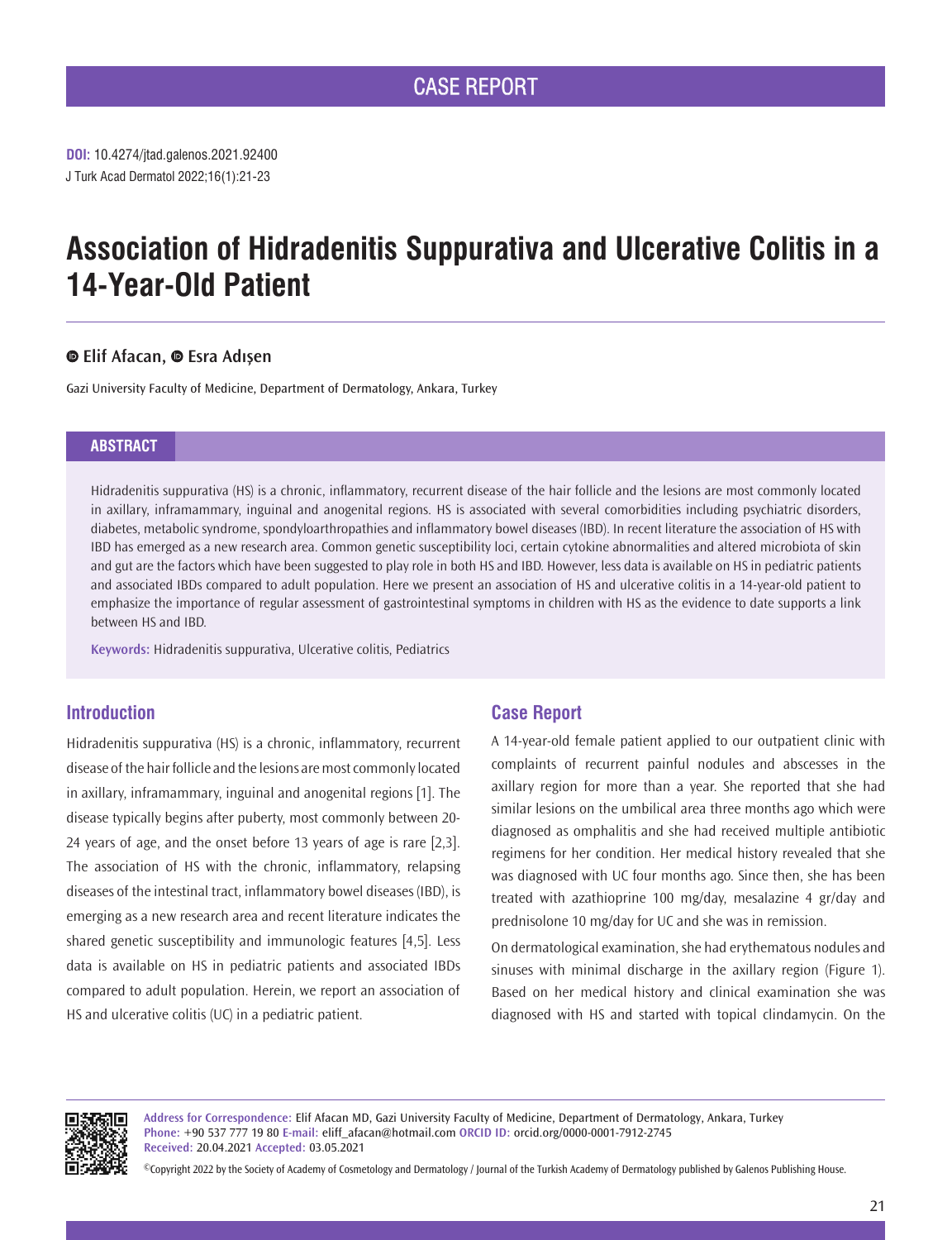

**Figure 1.** Axillary region with erythematous nodules and **Figure 1.** Axillary region with erythematous hoquies and **Figure 2.** Prominent purulent discharge in axillary region sinuses with minimal discharge

follow-up examination, as she had an increase in the purulent discharge (Figure 2), oral doxycycline 100 mg/day was added to her treatment.

The delay of diagnosis for HS was 1.5 year for our patient and according to her medical records, the skin lesions started approximately one year before the gastrointestinal symptoms, which then led to the diagnosis of UC.

## **Discussion**

HS is a burdensome disease with several associated comorbidities including psychiatric disorders, diabetes, metabolic syndrome, spondyloarthropathies and IBD [6]. Lately, the link between HS and IBDs has been attributed to similar pathogenic mechanisms as both diseases are known to be chronic inflammatory diseases [4]. Common genetic susceptibility loci involving *SULT1B1* and *SULT1E1* [7], cytokine abnormalities such as increased levels of tumor necrosis factor, interleukin 1 (IL-1), IL-6, IL-17, IL-23 [8-10] and altered microbiota of skin and gut [5] are the factors which have been suggested to play role in both HS and IBD.

A recent systematic review and meta-analysis by Chen and Chi [4] showed that in patients with HS, there is a 2.12-fold increased risk for



Crohn's disease (CD) and 1.51- fold increased risk for UC. Most of the studies in the literature which have shown this association included adult patients and there is less evidence available in pediatric age group. A study with 153 pediatric HS patients also demonstrated that IBDs were significantly more common than control group and affecting 3.3% of the patients [6]. In a retrospective study including 109 patients ≤18 years old diagnosed with HS demonstrated that six patients (6/109, 5.5%) had concomitant IBD, one patient classified as CD and five patients as UC [11]. Similarly, in a pediatric CD cohort with 380 patients, seven patients diagnosed with HS [12]. The peak incidence of IBD is in second to fourth decade of life [13] and the earlier onset of IBD is known to be associated with more severe disease and relatively increased risk of intestinal cancer, therefore early diagnosis is of paramount importance [14].

As the younger patients may be more prone to the risk of accumulation of comorbidities [6], children with HS should be evaluated with appropriate screening tools for associated comorbidities including IBDs. In this report, we presented a 14-yearold adolescent female with HS and UC to emphasize the importance of regular assessment of gastrointestinal symptoms including abdominal pain, chronic diarrhea and bloody stool in patients